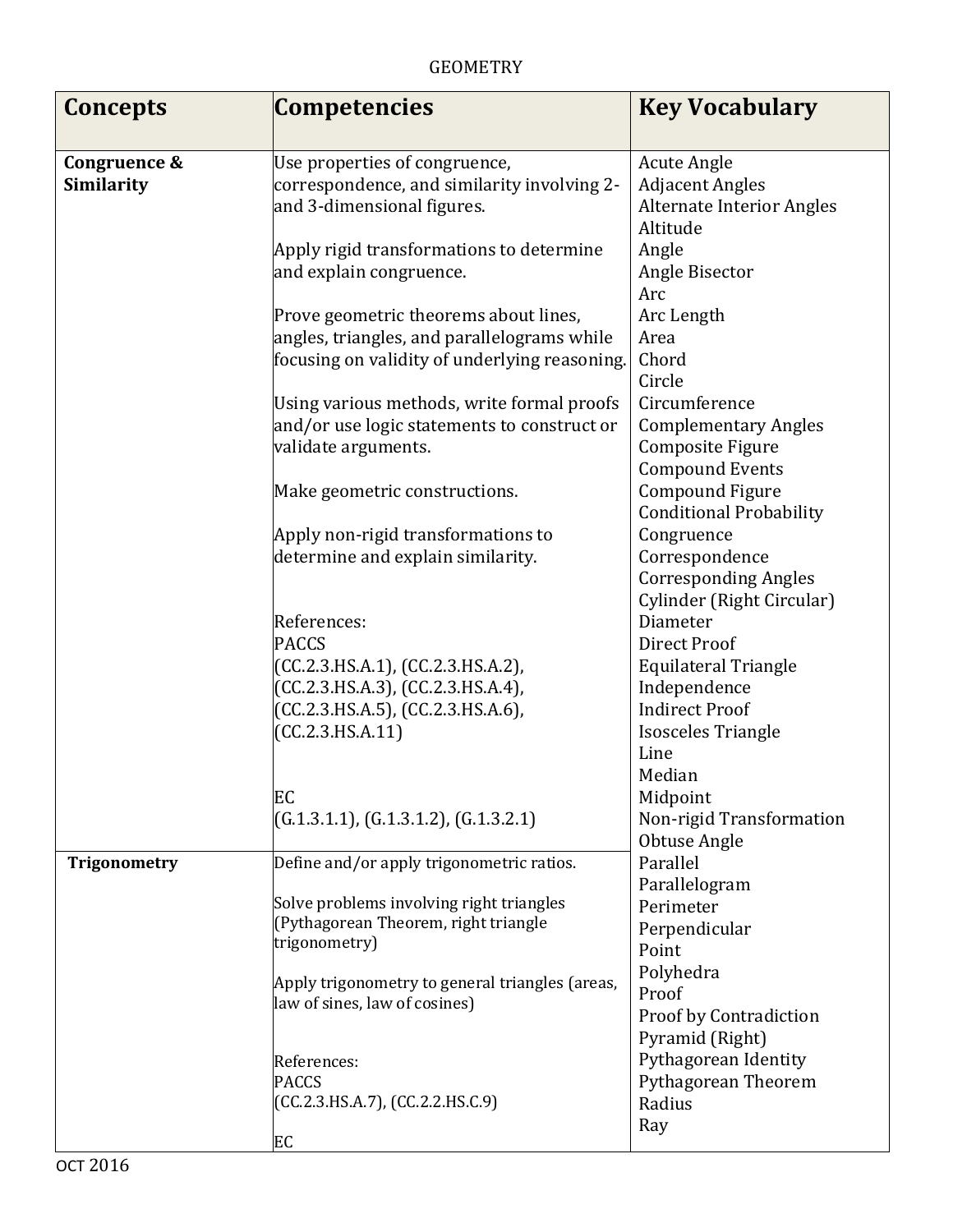## GEOMETRY

| Concepts                                     | <b>Competencies</b>                                                                                             | <b>Key Vocabulary</b>                                                                    |
|----------------------------------------------|-----------------------------------------------------------------------------------------------------------------|------------------------------------------------------------------------------------------|
|                                              | (G.2.1.1.1), (G.2.1.1.2), (G.1.3.2.1)                                                                           | Rectangle                                                                                |
| <b>Circles</b>                               | Identify, determine, and/or use parts of circles<br>and segments, lines, and angles associated with<br>circles. | Regular Polygon<br>Rhombus<br><b>Right Triangle</b><br><b>Rigid Transformation</b>       |
|                                              | Extend the concept of similarity to determine<br>arc lengths and areas of sectors.                              | <b>Scalene Triangle</b><br>Secant<br>Sector                                              |
|                                              | Understand and apply theorems about circles.                                                                    | Segment<br>Semicircle<br>Similarity                                                      |
|                                              | References:<br><b>PACCS</b><br>$(CC.2.3.HS.A.3)$ , $(CC.2.3.HS.A.8)$ , $(CC.2.3.HS.A.9)$                        | Slope<br>Sphere<br>Square                                                                |
|                                              | EC<br>$(G.1.1.1.1), (G.1.1.1.2), (G.1.1.1.3), (G.2.2.2.1),$<br>(G.2.2.2.2), (G.2.2.2.5)                         | <b>Supplementary Angles</b><br>Surface Area<br>Tangent<br>Three-Dimensional<br>Trapezoid |
| <b>Analytic Geometry</b>                     | Use coordinate geometry to prove theorems<br>algebraically.                                                     | <b>Trigonometric Ratios</b><br>Two-Dimensional<br><b>Vertical Angles</b>                 |
|                                              | Apply coordinate geometry to calculate distance<br>and/or midpoint between two points.                          | Volume                                                                                   |
|                                              | Apply coordinate geometry to relate slope to<br>parallel and perpendicular lines.                               |                                                                                          |
|                                              | Use coordinate geometry to establish properties<br>of 2-dimensional shapes.                                     |                                                                                          |
|                                              | Translate between the geometric description<br>and the equation for a circle and/or a parabola.                 |                                                                                          |
|                                              | References:<br><b>PACCS</b><br>(CC.2.3.HS.A.10), (CC.2.3.HS.A.11)                                               |                                                                                          |
|                                              | EC<br>(G.2.1.2.1), (G.2.1.2.2), (G.2.1.2.3)                                                                     |                                                                                          |
| <b>Measurement &amp;</b><br><b>Dimension</b> | Use and/or compare measurements of angles.                                                                      |                                                                                          |
|                                              | Use and/or develop procedures to determine,<br>describe, or estimate measures of perimeter,                     |                                                                                          |